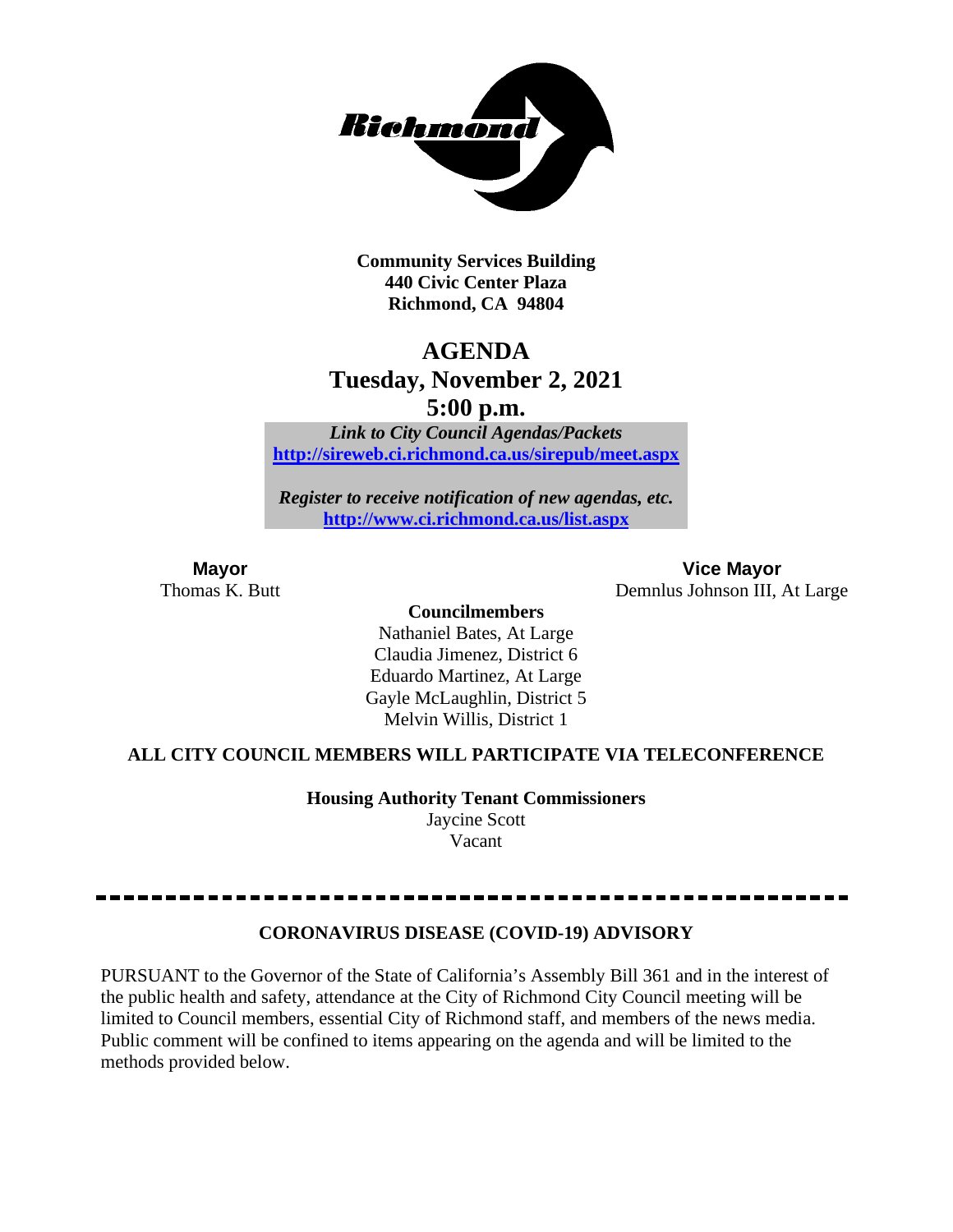#### **How to watch the meeting from home:**

- 1. KCRT Comcast Channel 28 or AT&T Uverse Channel 99
- 2. Livestream online at<http://www.ci.richmond.ca.us/3178/KCRT-Live>

#### **Public comment may be submitted by mail, email and/or Zoom video conference in the manner that follows; provided that no member of the public may submit more than one verbal comment per agenda item.**

- **1.** Via mail received by 1:00 p.m. the day of the meeting, sent to 450 Civic Center Plaza, 3rd Floor, Office of the Clerk, Richmond, CA 94804.
- **2.** Via email to [cityclerkdept@ci.richmond.ca.us](mailto:cityclerkdept@ci.richmond.ca.us) by 1:00 p.m. the day of the meeting.

Emails *MUST* contain in the subject line 1) public comments – Open Session prior to Closed Session; 2) public comments – Open Forum; or 3) public comments agenda item  $#$ [include the agenda item number]. All such email will be posted on-line and emailed to the City Council before the meeting is called to order. **No individual email will be read into the record. Due to the high volume of emails received, emails that do not contain the correct identifying information in the subject line may be overlooked and may not become part of the record. Email received after 1:00 p.m. will be posted on-line following the meeting as part of the supplemental materials attached to the meeting minutes.**

**3.** Via Zoom by video conference or by phone using the following link/call-in numbers – for Open Session and City Council:

#### **Please click the link below to join the webinar:**

**<https://zoom.us/j/99312205643?pwd=MDdqNnRmS2k4ZkRTOWhlUldQOUF1Zz09> Passcode: ccmeeting**

**Or iPhone one-tap:**

**US: +16699006833,,99312205643# or +13462487799,,99312205643#**

#### **Or Telephone:**

**Dial (for higher quality, dial a number based on your current location):**

```
US: +1 669 900 6833 or +1 346 248 7799 or +1 253 215 8782 or +1 312 626 6799
or +1 929 205 6099 or +1 301 715 8592
```
#### **Webinar ID: 993 1220 5643**

International numbers available: <https://zoom.us/u/aehrwCgISx>

a. To comment by video conference, click on the Participants button at the bottom of your screen and select the "Raise Your Hand" button to request to speak when Public Comment is being asked for. Speakers will be called upon in the order they select the "Raise Your Hand" feature. When called upon, press the unmute button. After the allotted time, you will then be re-muted.  $**$ 

b. To comment by phone, you will be prompted to "Raise Your Hand" by pressing "**\*9**" to request to speak when Public Comment is asked for. When called upon, you will be asked to unmuted by pressing \*6. After the allotted time, you will then be re-muted. Instructions of how to raise your hand by phone are available at: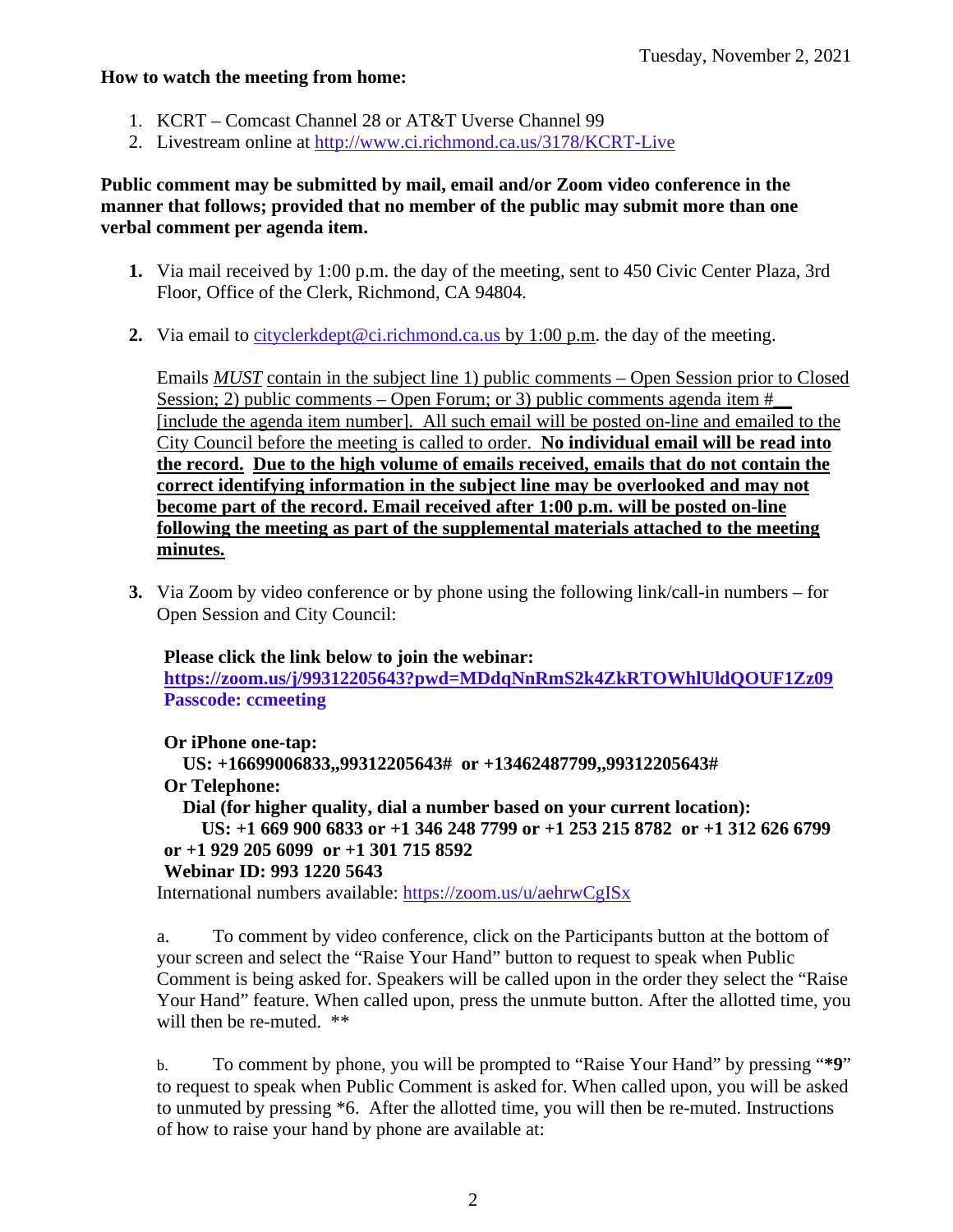#### \*\***The mayor will announce the agenda item number and open public comment when appropriate. Individuals who would like to address the Council should raise their hand. The mayor will close public comment when public comment is concluded**.

**Open Forum for Public Comment:** Individuals who would like to address the City Council on matters not listed on the agenda or on items remaining on the consent calendar may do so under Open Forum.

#### *The City cannot guarantee that its network and/or the site will be uninterrupted. To ensure that the City Council receives your comments, you are strongly encouraged to submit your comments in writing in advance of the meeting.*

**Record of all public comments:** Properly labeled public comments will be considered a public record, put into the official meeting record, available after the meeting as supplemental materials, and will be posted as an attachment to the meeting minutes when the minutes are posted: [http://www.ci.richmond.ca.us/Archive.aspx?AMID=31.](http://www.ci.richmond.ca.us/Archive.aspx?AMID=31)

**Procedures for Removing Consent Calendar Items from the Consent Calendar:** Members of the public who request to remove an item from the consent calendar must first discuss the item with a staff member by phone or a back-and-forth email discussion, and state the name of the staff member when requesting removal of the item from the consent calendar.

Any member of the City Council who would like to remove an item from the consent calendar must notify the appropriate staff person and the City Clerk's Office prior to the meeting. Although members of the City Council are encouraged to ask questions and share concerns with staff ahead of the meeting, they are not required to do so.

The Clerk's Office must be informed of any requests to remove items from the Consent Calendar.

**Accessibility for Individuals with Disabilities:** Upon request, the City will provide for written agenda materials in appropriate alternative formats, or disability-related modification or accommodation, including auxiliary aids or services and sign language interpreters, to enable individuals with disabilities to participate in and provide comments at/related to public meetings. Please submit a request, including your name, phone number and/or email address, and a description of the modification, accommodation, auxiliary aid, service or alternative format requested at least two days before the meeting. Requests should be emailed to [cityclerkdept@ci.richmond.ca.us](mailto:cityclerkdept@ci.richmond.ca.us) or submitted by phone at 510-620-6513, ext. 9, or 510-620-6509. Requests made by mail to City Clerk's Office, City Council meeting, 450 Civic Center Plaza, Richmond, CA 94804 must be received at least two days before the meeting. Requests will be granted whenever possible and resolved in favor of accessibility.

**Effect of Advisory on In-person public participation:** During the pendency of Assembly Bill 361, the language in this Advisory portion of the agenda supersedes any language contemplating inperson public comment.

# **IN PERSON MEETING PROCEDURES**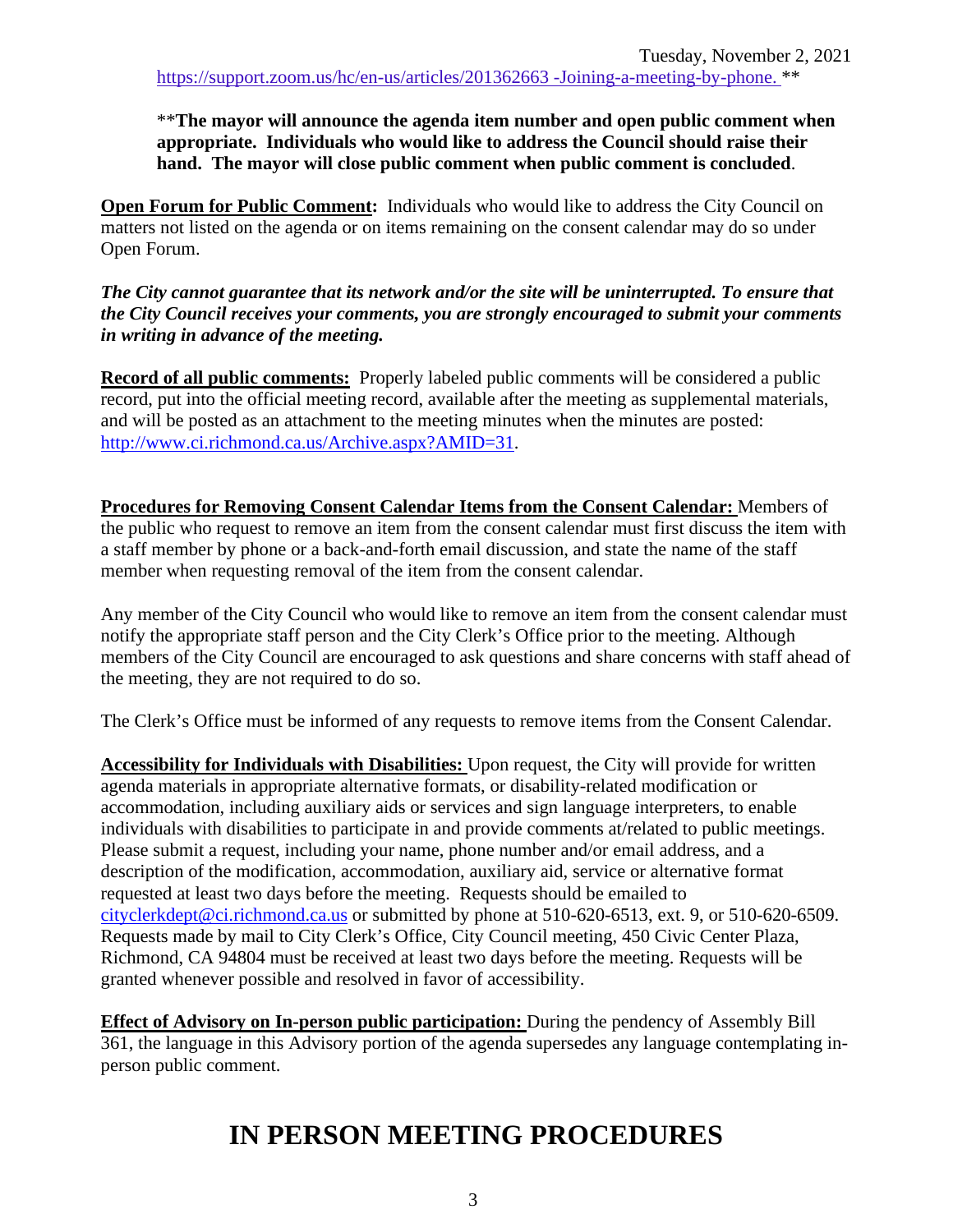The City of Richmond encourages community participation at its City Council meetings and has established procedures that are intended to accommodate public input in a timely and time-sensitive way. As a courtesy to all members of the public who wish to participate in City Council meetings, please observe the following procedures:

**PUBLIC COMMENT ON AGENDA ITEMS:** Anyone who desires to address the City Council on items appearing on the agenda must complete and file a pink speaker's card with the City Clerk **prior** to the City Council's consideration of the item. Once the City Clerk has announced the item, no person shall be permitted to speak on the item other than those persons who have submitted their names to the City Clerk. Your name will be called when the item is announced for discussion. **Each speaker will be allowed up to TWO (2) MINUTES to address the City Council on NON-PUBLIC HEARING items listed on the agenda. Speakers are allowed up to THREE (3) minutes on PUBLIC HEARING items.**

**CONSENT CALENDAR:** Consent Calendar items are considered routine and will be enacted, approved or adopted by one motion unless a request for removal for discussion or explanation is received from the audience or the City Council. A member of the audience requesting to remove an item from the consent calendar that is sponsored by City staff must first complete a speaker's card and discuss the item with a City staff person who has knowledge of the subject material **prior** to filing the card with the City Clerk and **prior** to the City Council's consideration of Agenda Review. Councilmembers who request to remove an item from the consent calendar must do so during Agenda Review. An item removed from the Consent Calendar may be placed anywhere on the agenda following the City Council's agenda review.

**CONDUCT AT MEETINGS:** Richmond City Council meetings are limited public forums during which the City strives to provide an open, safe atmosphere and promote robust public debate. Members of the public, however, must comply with state law, as well as the City's laws and procedures and may not actually disrupt the orderly conduct of these meetings. The public, for example, may not shout or use amplifying devices, must submit comment cards and speak during their allotted time, may not create a physical disturbance, may not speak on matters unrelated to issues within the jurisdiction of the City Council or the agenda item at hand, and may not cause immediate threats to public safety.

**CITY HARASSMENT POLICY:** The City invites public comment and critique about its operations, including comment about the performance of its public officials and employees, at the public meetings of the City Council and boards and commissions. However, discriminatory or harassing comments about or in the presence of City employees, even comments by third parties, may create a hostile work environment, if severe or pervasive. The City prohibits harassment against an applicant, employee, or contractor on the basis of race, religious creed, color, national origin, ancestry, physical disability, medical condition, mental disability, marital status, sex (including pregnancy, childbirth, and related medical conditions), sexual orientation, gender identity, age or veteran status, or any other characteristic protected by federal, state or local law. In order to acknowledge the public's right to comment on City operations at public meetings, which could include comments that violate the City's harassment policy if such comments do not cause an actual disruption under the Council Rules and Procedures, while taking reasonable steps to protect City employees from discrimination and harassment, City Boards and Commissions shall adhere to the following procedures. If any person makes a harassing remark at a public meeting that violates the above City policy prohibiting harassment, the presiding officer of the meeting may, at the conclusion of the speaker's remarks and allotted time: (a) remind the public that the City's Policy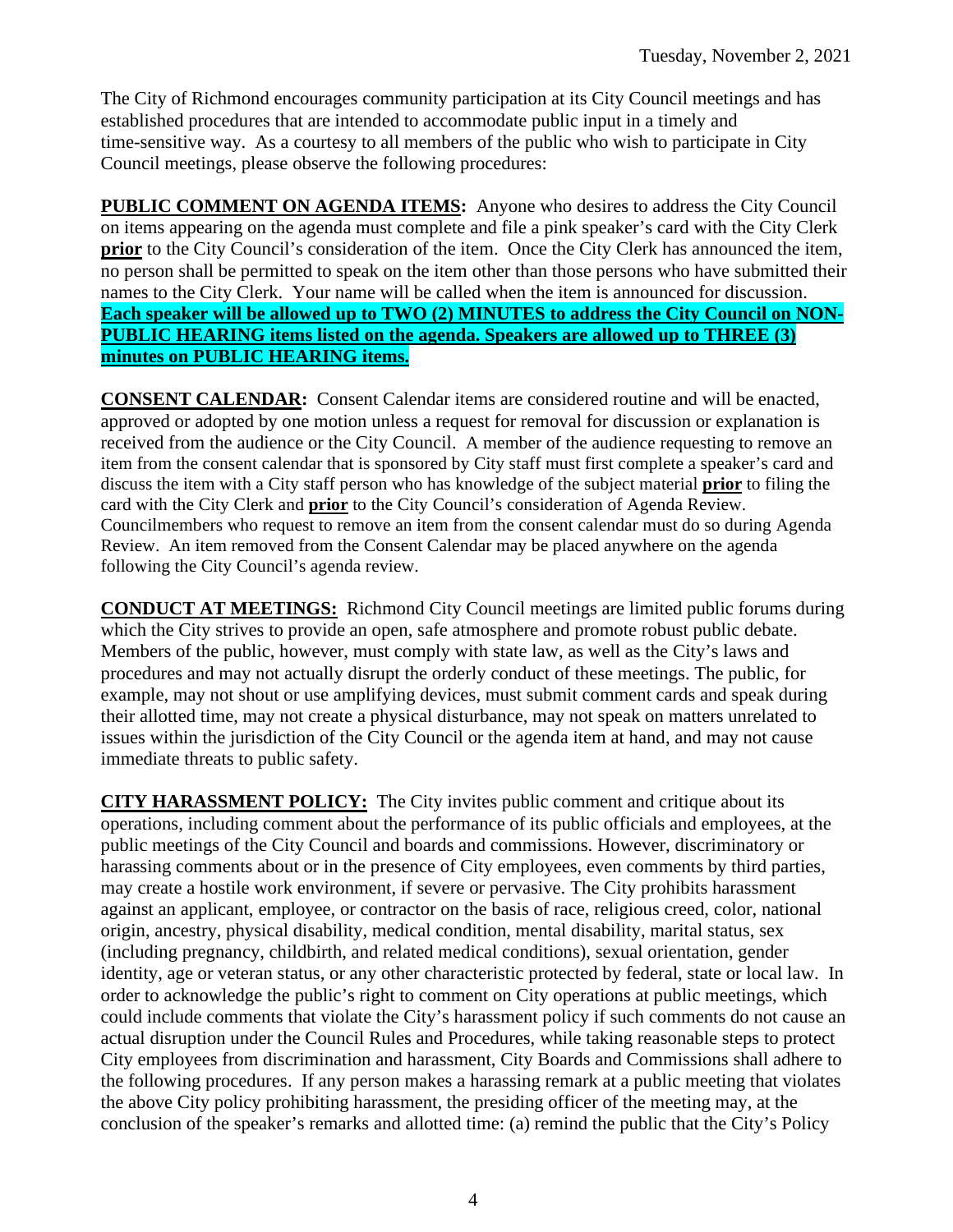Regarding Harassment of its Employees is contained in the written posted agenda; and (b) state that comments in violation of City policy are not condoned by the City and will play no role in City decisions. If any person makes a harassing remark at a public meeting that violates the above City policy, any City employee in the room who is offended by remarks violating the City's policy is excused from attendance at the meeting. No City employee is compelled to remain in attendance where it appears likely that speakers will make further harassing comments. If an employee leaves a City meeting for this reason, the presiding officer may send a designee to notify any offended employee who has left the meeting when those comments are likely concluded so that the employee may return to the meeting. The presiding officer may remind an employee or any council or board or commission member that he or she may leave the meeting if a remark violating the City's harassment policy is made. These procedures supplement the Council Rules and Procedures relating to disruption of orderly conduct at Council meetings.

Any law enforcement officer on duty or whose service is commanded by the presiding officer shall be Sergeant-at-Arms of the Council meetings. He/she, or they, shall carry out all orders and instructions given by the presiding officer for the purpose of maintaining order and decorum at the Council meetings (City Council Rules of Procedure and Order Section III F, RMC Section 2.12.030).

**\*\*\*\*\*\*\*\*\*\*\*\*\*\*\*\*\*\*\*\*\*\*\*\*\*\*\*\*\*\*\*\*\*\*\*\*\*\*\*\*\*\*\*\*\*\*\*\*\*\*\*\*\*\*\*\*\*\***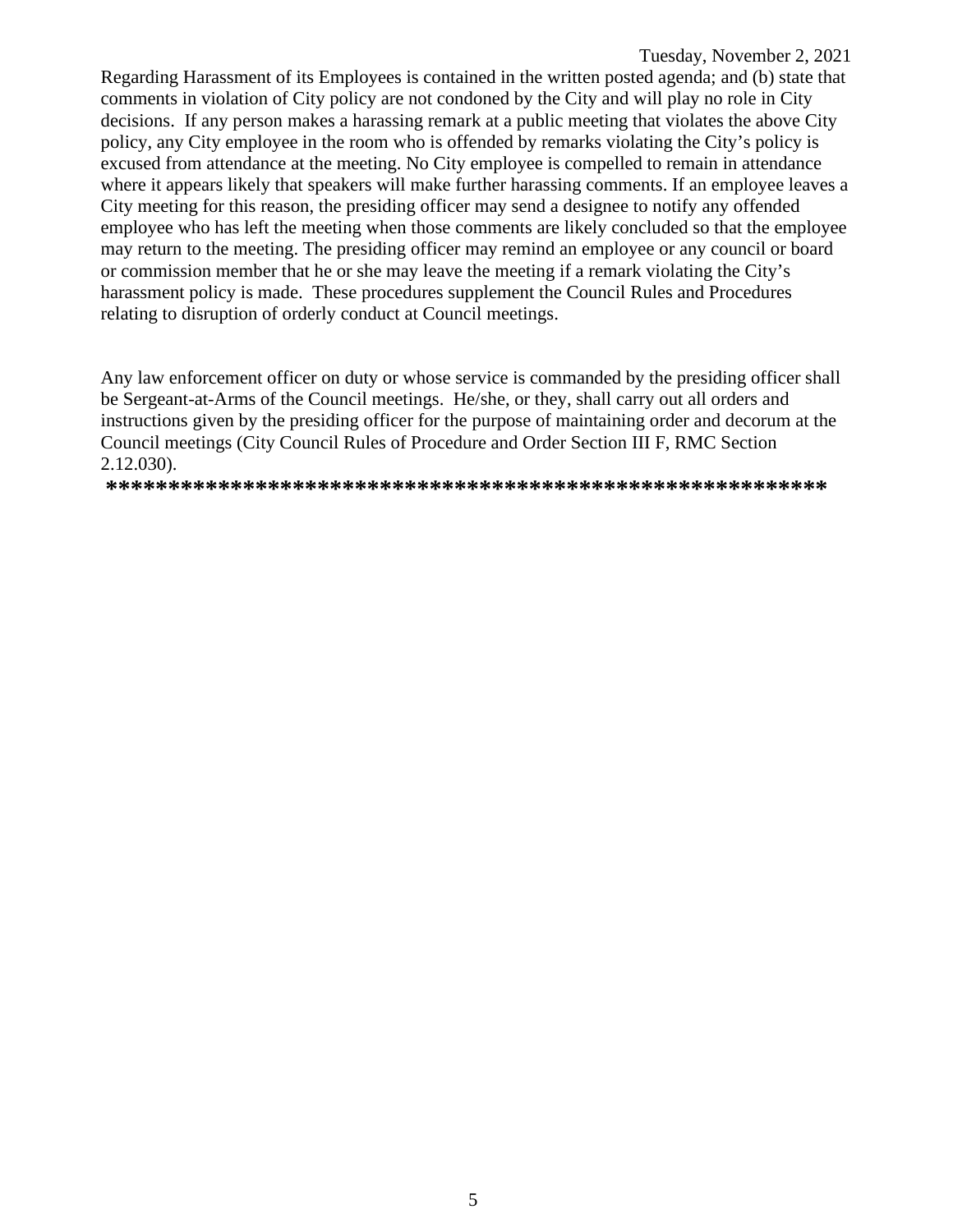# **OPEN SESSION TO HEAR PUBLIC COMMENT BEFORE CLOSED SESSION**

5:00 p.m.

#### **A. ROLL CALL**

# **CLOSED SESSION**

#### **CITY COUNCIL**

CONFERENCE WITH LEGAL COUNSEL - EXISTING LITIGATION (paragraph (1) of Subdivision [d] of Government Code Section 54956.9):

Aulday v. City of Richmond

SPRAWLDEF et al. v. City of Richmond

The Guidiville Rancheria of California, et al. v. The United States of America, et. al. North Coast Rivers Alliance et al./Point Molate Alliance et al. v. City of Richmond

CONFERENCE WITH LEGAL COUNSEL - ANTICIPATED LITIGATION (Significant exposure to litigation pursuant to paragraph (2) or (3) of Subdivision (d) [as applicable] of Government Code Section 54956.9):

In light of the California Court of Appeal's decision in Fowler v. City of Lafayette, the City Attorney's Office is attaching to this agenda two letters regarding the amended judgment and various agreements related to development at Point Molate. These letters provide the existing facts and circumstances for going into closed session on these items pursuant to California Government Code Section 54956.9(d)(2) and (e)(3).

PUBLIC EMPLOYEE PERFORMANCE EVALUATION (Government Code Section 54957):

Title: City Manager

#### **B. PUBLIC COMMENT BEFORE CLOSED SESSION**

#### **C. ADJOURN TO CLOSED SESSION**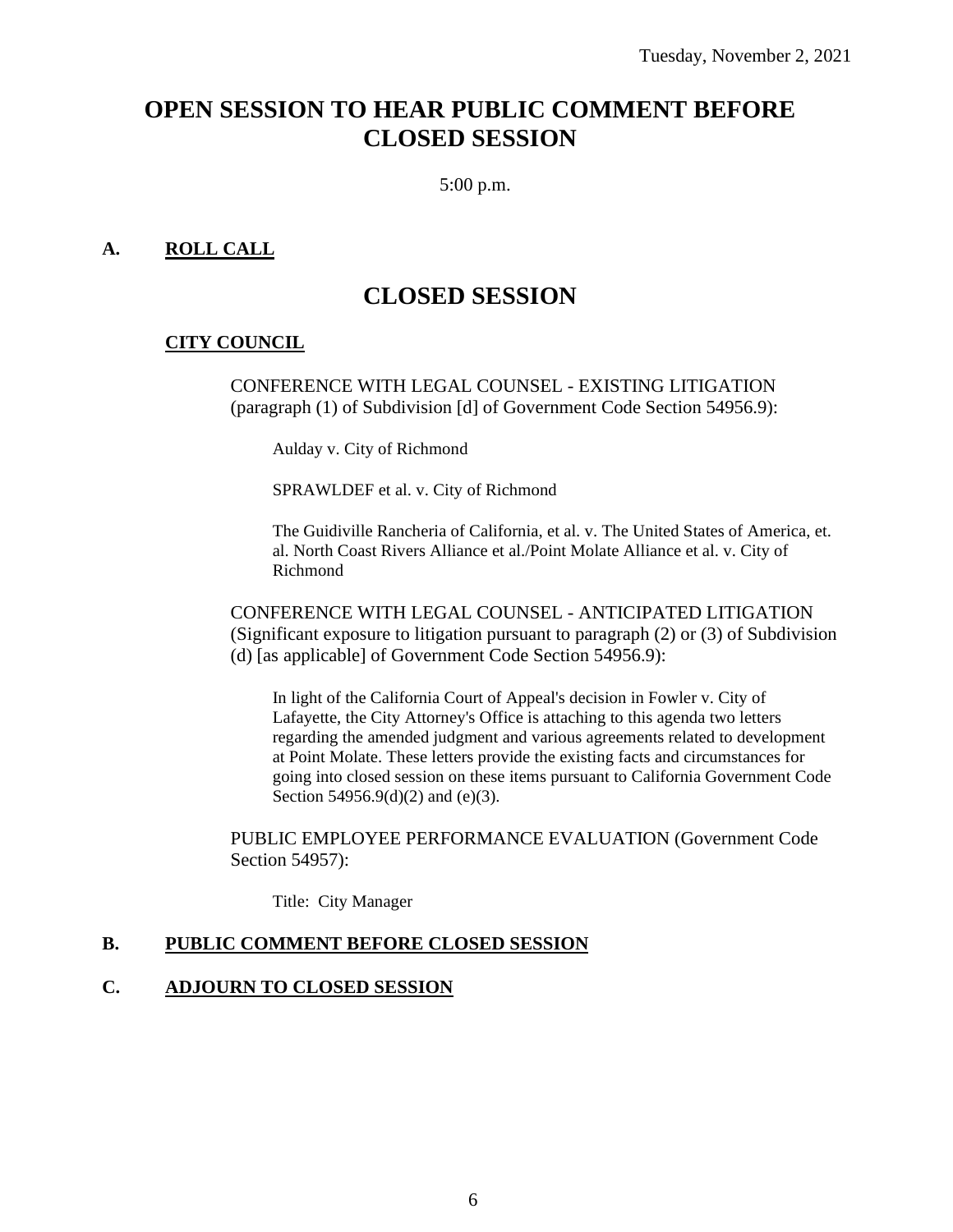# **REGULAR MEETING OF THE RICHMOND CITY COUNCIL**

6:30 p.m.

# **A. ROLL CALL**

# **B. PUBLIC COMMENT INSTRUCTIONAL VIDEO**

**C. STATEMENT OF CONFLICT OF INTEREST**

# **D. AGENDA REVIEW**

# **E. REPORT FROM THE CITY ATTORNEY OF FINAL DECISIONS MADE DURING CLOSED SESSION**

### **F. REPORT FROM THE CITY MANAGER (PUBLIC COMMENTS ALLOWED UNDER OPEN FORUM)**

**F-1.** Report on Chevron Flaring

#### **G. ABATEMENT REPORT FROM THE PUBLIC WORKS DIRECTOR (PUBLIC COMMENTS ALLOWED UNDER OPEN FORUM)**

# **H. OPEN FORUM FOR PUBLIC COMMENT**

# **I. CITY COUNCIL CONSENT CALENDAR**

- **I-1.** ACCEPT and APPROPRIATE a \$750,000 Priority Development Area (PDA) grant from the Metropolitan Transportation Commission (MTC); and APPROVE contract amendment no. 1 with Environmental Science Associates (ESA) in the amount of \$850,000, not to exceed a total amount of \$1,450,000, through December 31, 2023, to assist the City in preparing the Hilltop Specific Plan - Community Development Department (Lina Velasco 510-620-6706).
- **I-2.** AUTHORIZE the port director to enter into a five-year lease with two one-year options with Northland Nautical Foundation to continue to provide youth maritime training, water and boating safety education, clean-ups, removal of floating logs from the water, rescue services, and to provide cruising and training opportunities to other youth groups as well as the Police Athletic League and Richmond Summer Camp - Port Department (Shasa Curl/Alan Wolken 510-620- 6792).
- **I-3.** APPROVE an agreement with The Dutra Group in an amount not to exceed \$500,000, to complete the maintenance dredging of Terminal 2 - Port Department (Shasa Curl 510-620-6512).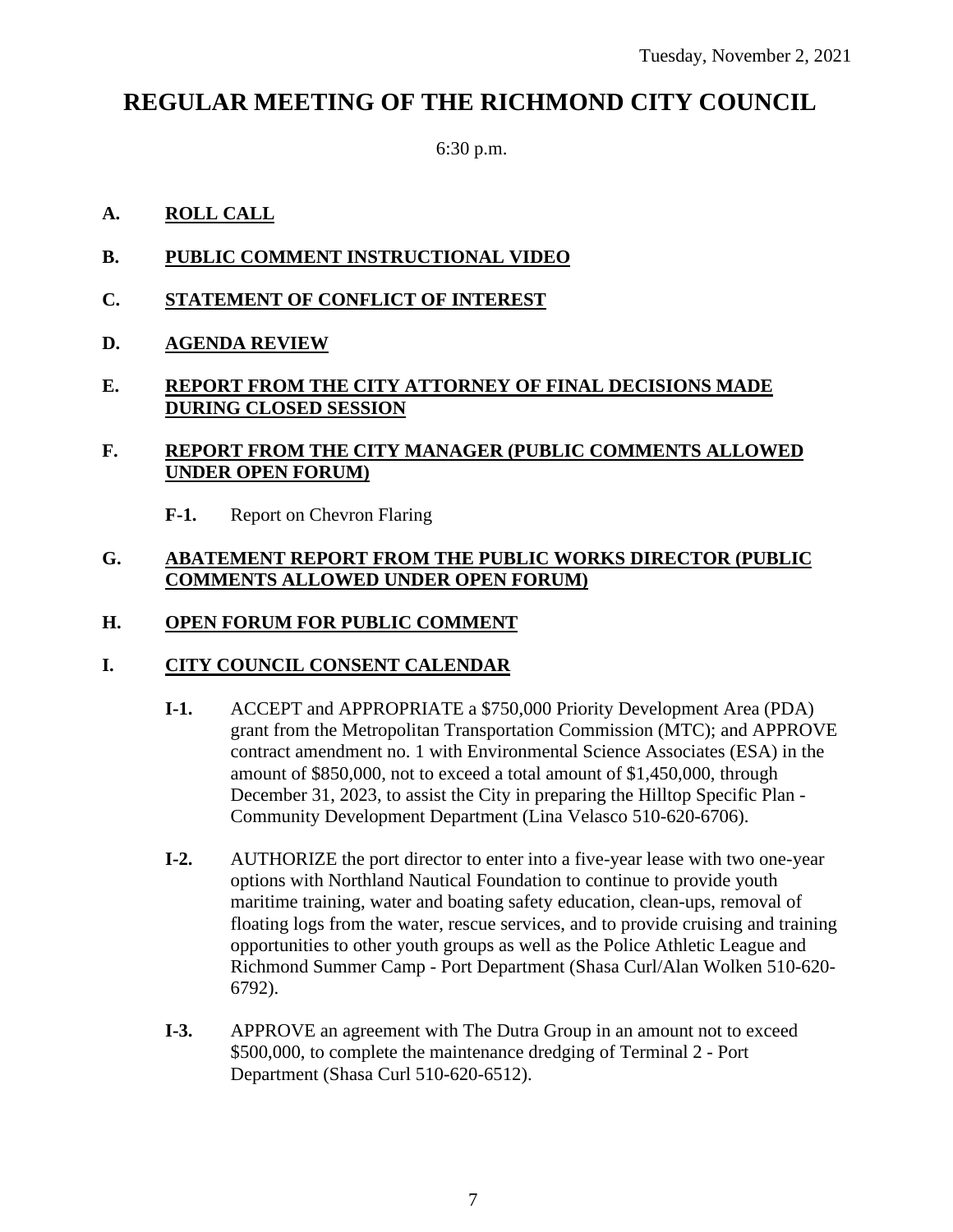- **I-4.** APPROVE a contract for repairs to John Deere loader (VIN ending 17154) with Pape Machinery, Inc., in an amount not to exceed \$25,000 - Public Works Department (Joe Leach 510-620-5478).
- **I-5.** ADOPT a resolution authorizing placement of liens and special assessments for unpaid garbage collection service fees on County property tax records - Finance Department (Belinda Brown 510-620-6740/Antonio Banuelos 510-620-6741).
- **I-6.** ADOPT a resolution: (1) in support of adult school classes for older adults; (2) recognizes that adult education classes for Older Adults are a vital resource for the City of Richmond and for the State of California; (3) send a letter to Governor Newsom, State Superintendent Tony Thurmond, State Senator Nancy Skinner, and Assemblymember Buffy Wicks, requesting that funding for adult school classes for Older Adults be added to the Masterplan for Aging; (4) respectfully encourage the West Contra Costa Unified School District Board of Education, and other cities and school districts to send similar letters to Governor Gavin Newsom; (5) respectfully encourage that the West Contra Costa Unified School District find a way to keep funding the Older Adult program while efforts to raise money from the state or find other ways to continue funding the program - Councilmember Eduardo Martinez (510-620-6593).
- **I-7.** INTRODUCE an ordinance (first reading) amending Chapter 3.50 of the City of Richmond Municipal Code entitled "Commission on Aging" to add treasurer as an officer to the Commission on Aging - Councilmember Gayle McLaughlin (510-620-6636).
- **I-8.** APPROVE a first amendment to an existing legal services agreement with the law firm of Sloan Sakai Yeung and Wong LLP to advise regarding labor and employment matters in an amount not to exceed \$150,000 - Human Resources Department (Marc Fox 510-620-6609)
- **I-9.** ADOPT a resolution amending the City's Salary Schedule to reflect the classifications of Communications Dispatcher III, Emergency Services Analyst, Senior Resident Housing Manager and Telecommunications Manager - Human Resources Department (Marc Fox 510-620-6600).
- **I-10.** ADOPT a resolution to ACCEPT and APPROPRIATE \$235,000 in grant funding from the California Office of Traffic Safety (OTS) awarded to the Police Department to combat deaths and injuries in motor vehicle crashes resulting from impaired driving within the City of Richmond - Police Department (Acting Chief Louie Tirona 510-620-6651).
- **I-11.** APPROVE a three-year contract with Verizon Connect (formerly Networkfleet) for monthly Global Positioning System (GPS) tracking and management in an amount not to exceed \$150,000 - Police Department (Acting Chief Louie Tirona 510-620-6651).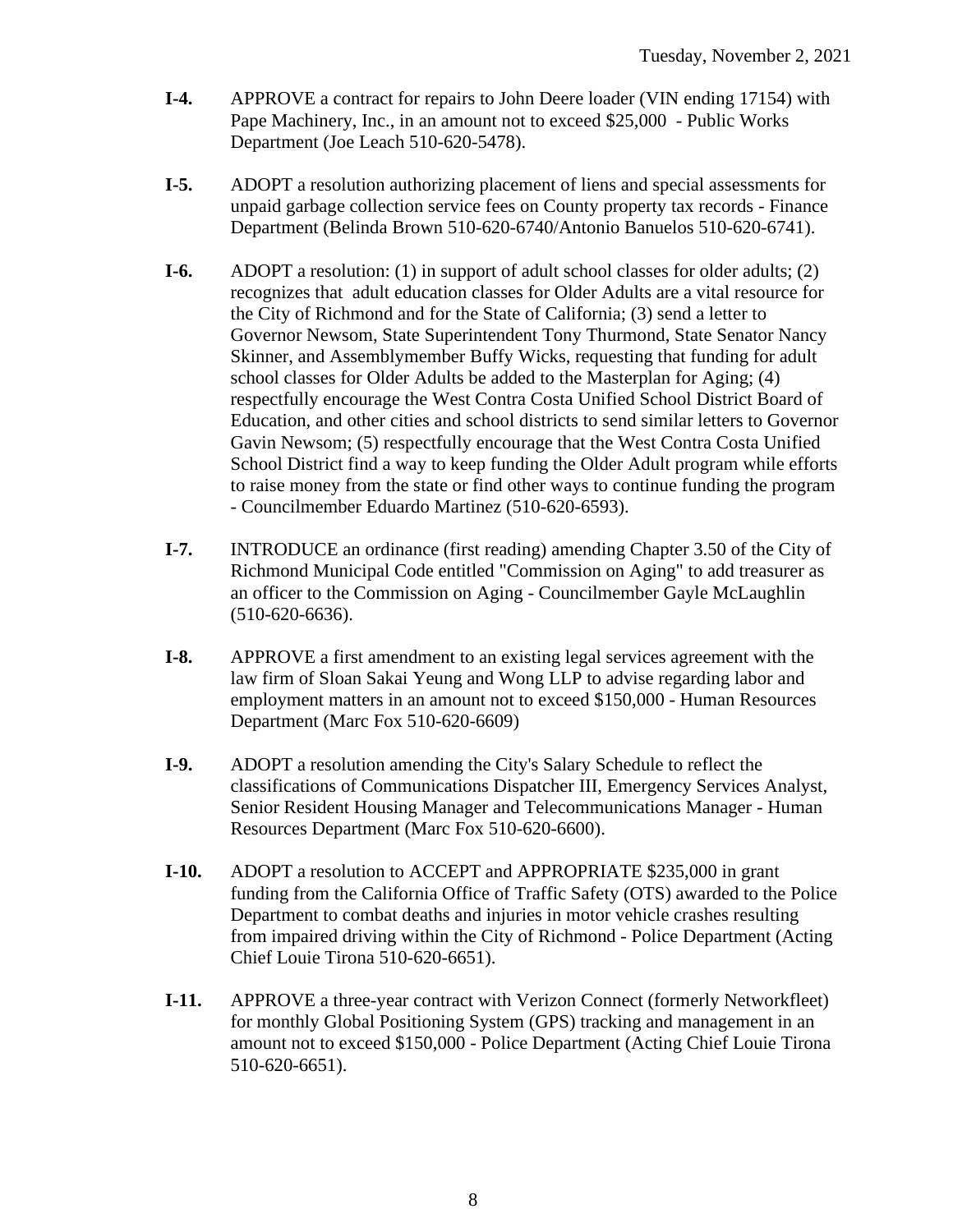- **I-12.** APPROVE a five-year sole-source contract with ShotSpotter, Inc. for the maintenance, service, and support of the Police Department's ShotSpotter Flex gunshot detection system, in an amount not to exceed \$1,050,117, for a five-year period from July 1, 2021, through June 30, 2026 - Police Department (Acting Chief Louie Tirona 510-620-6651).
- **I-13.** APPROPRIATE funds in the amount of \$79,367.92 for contract expenditures and related administrative expenses; and APPROVE a one-year contract with Ron Holthuysen, Scientific Arts Studio in an amount not to exceed \$65,000, to sculpt, fabricate and install the Osprey bird, a bronze sculpture per the specifications defined in the Request for Proposals (RFP) for a term beginning November 3, 2021, and ending December 31, 2022 - City Manager's Office (Shasa Curl/Winifred Day 510-620-6592).
- **I-14.** APPROVE a first amendment to the contract with HR&A Advisors Inc. to increase the contract amount by \$70,000, for a payment limit total not to exceed \$230,000, extend the contract term to December 31, 2022, and amend the Service Plan to interview City Councilmembers and other pilot implementation - City Manager's Office (Shasa Curl/Thomas Omolo 510-620-6512).
- **I-15.** RECEIVE a written update on the development of a city-wide Community Benefits Policy - City Manager's Office (Shasa Curl 510-620-6606).
- **I-16.** AUTHORIZE the city manager or designee to enter into a collaboration agreement with AllHome to partner on the development of a Homelessness Strategic Plan and APPROVE a contract with Homebase/The Center for Common Concerns, for up to \$100,000, to prepare a Homelessness Strategic Plan (HSP) to reduce and prevent homelessness in our city and strengthen the physical health, mental health, and social service supports for our unhoused residents in Richmond, through December 31, 2022, to be paid for by ARPA funds and AllHome partnership contribution - Community Development Department (Lina Velasco 510-620-6706).
- **I-17.** APPROVE the minutes of the October 5, 2021, regular meeting of the City Council - City Clerk's Office (Pamela Christian 510-620-6513).

# **J. PUBLIC HEARINGS**

**J-1. CONTINUED to** the November 16, 2021, City Council Meeting - the matter to INTRODUCE an ordinance (first reading) establishing certain fees for the proposed Master Fee Schedule - Finance Department (Belinda Brown/Antonio Banuelos 510-620-6741).